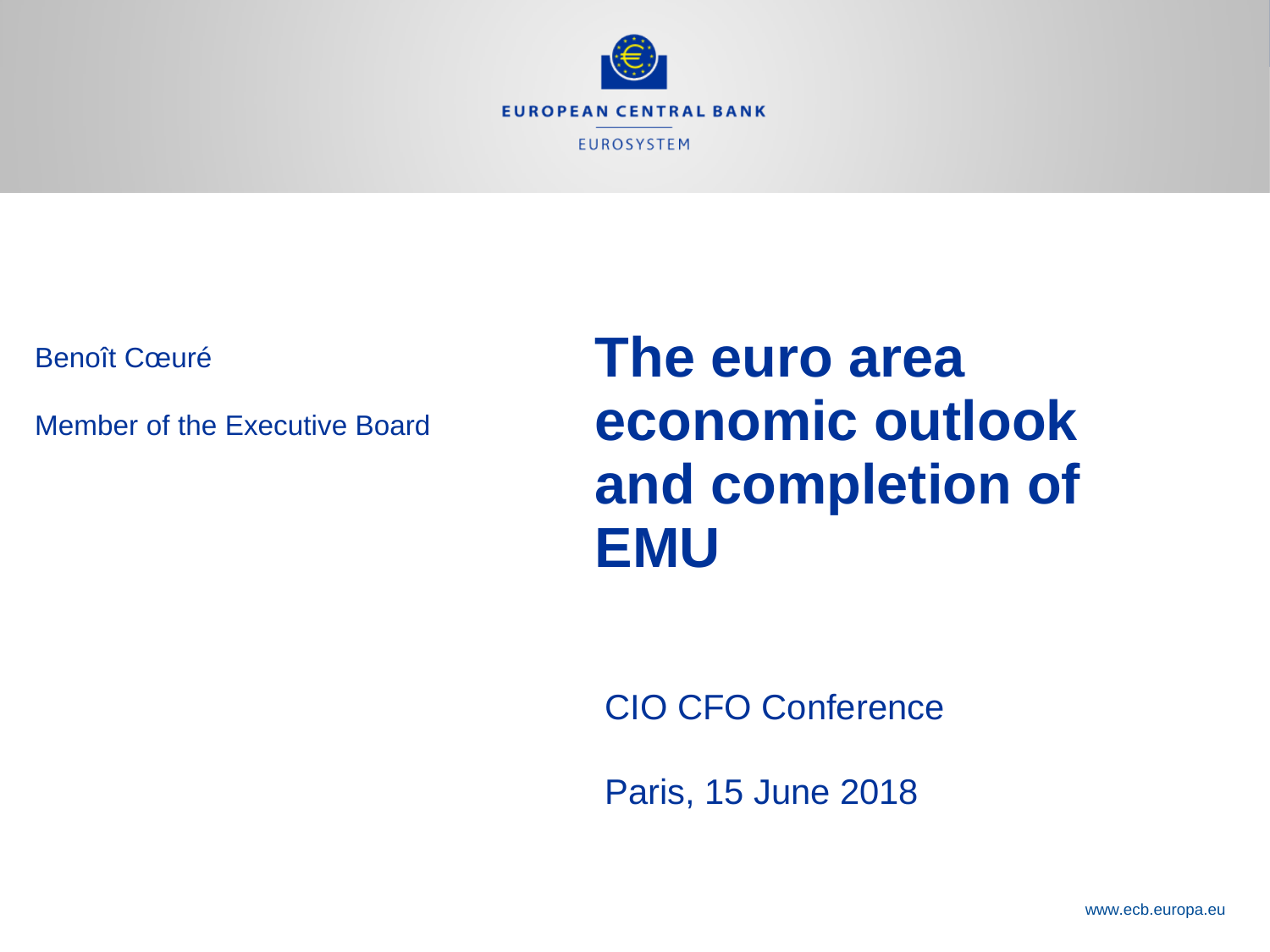| $\overline{A}$ | Euro area economic outlook                    |
|----------------|-----------------------------------------------|
| B.             | <b>Recent monetary policy measures</b>        |
| IC.            | <b>Completing economic and monetary union</b> |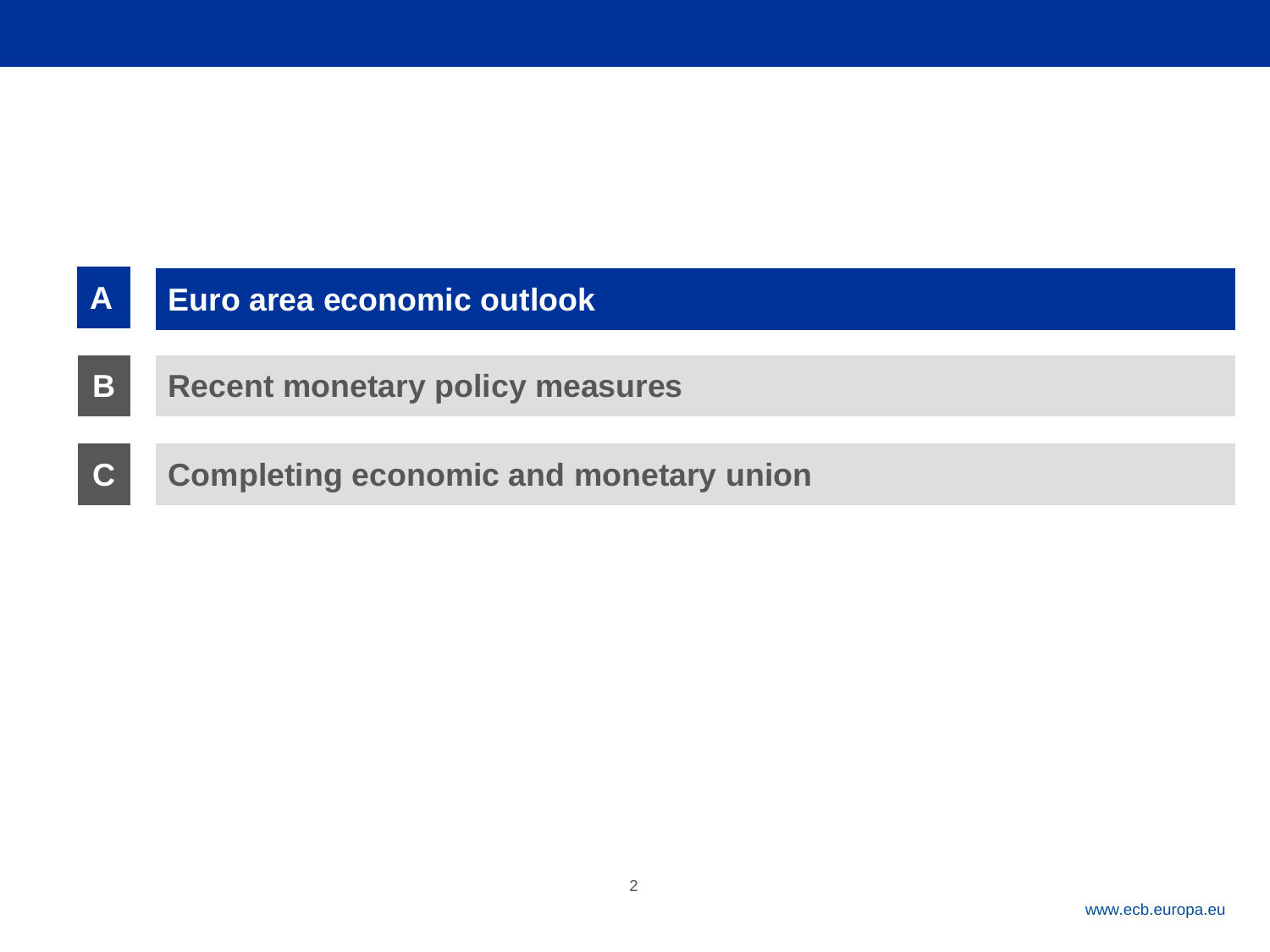## **Real GDP growth and survey indicators**

(*lhs: diffusion index; rhs: q-o-q % change) \_\_\_\_\_\_\_\_\_\_\_\_\_\_\_\_\_\_\_\_\_\_\_\_\_\_\_\_\_\_\_\_\_\_\_\_\_\_\_\_\_\_\_* **Euro area real GDP composition**

*(q-o-q growth rate, q-o-q pp. contributions) \_\_\_\_\_\_\_\_\_\_\_\_\_\_\_\_\_\_\_\_\_\_\_\_\_\_\_\_\_\_\_\_\_\_\_\_\_\_\_\_\_\_\_\_\_\_*



*Sources: Eurostat, Markit, European Commission, ECB calculations. Notes: ESI stands for European Commission Sentiment Indicator. Latest observations: 2018Q1 for GDP, May 2018 for ESI and PMI.*



*Sources: Eurostat and ECB staff calculations. Latest observation: 2018Q1.*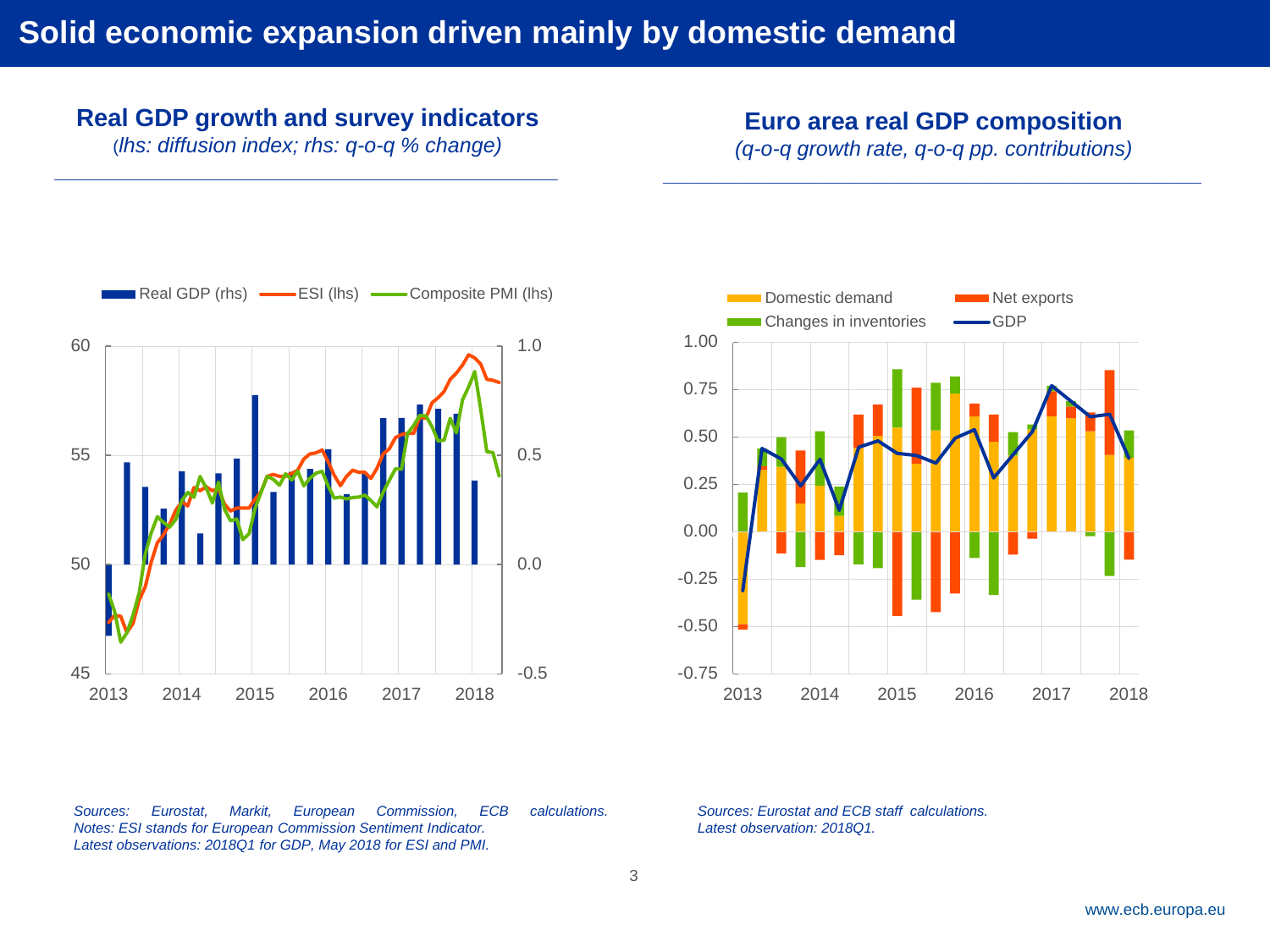## **Broad-based expansion, both within the euro area and globally**

### **Dispersion of euro area value-added growth**

*(lhs-axis: percentages, rhs-axis: percentage points) \_\_\_\_\_\_\_\_\_\_\_\_\_\_\_\_\_\_\_\_\_\_\_\_\_\_\_\_\_\_\_\_\_\_\_\_\_\_\_\_\_\_\_\_\_\_*

## **Share of countries globally with real GDP growth exceeding past three-year average** *(in percent)*

*\_\_\_\_\_\_\_\_\_\_\_\_\_\_\_\_\_\_\_\_\_\_\_\_\_\_\_\_\_\_\_\_\_\_\_\_\_\_\_\_\_\_\_\_\_\_\_*



#### *Sources: Eurostat and ECB calculations.*

*Notes: The share of sectors with positive growth is constructed as the percentage of the 162 country-sector pairs that reported positive year-on-year growth in value added. The dispersion of growth is measured as the weighted standard deviation of year-on-year growth in value added in the same 162 country-sector pairs. The latest observation is for 2017Q4.*



#### *Source: ECB calculations.*

*Notes: Annual GDP growth rate is calculated for 31 countries and the euro area, accounting for 92% of global GDP in PPP. Last observation is 2017Q4.*

4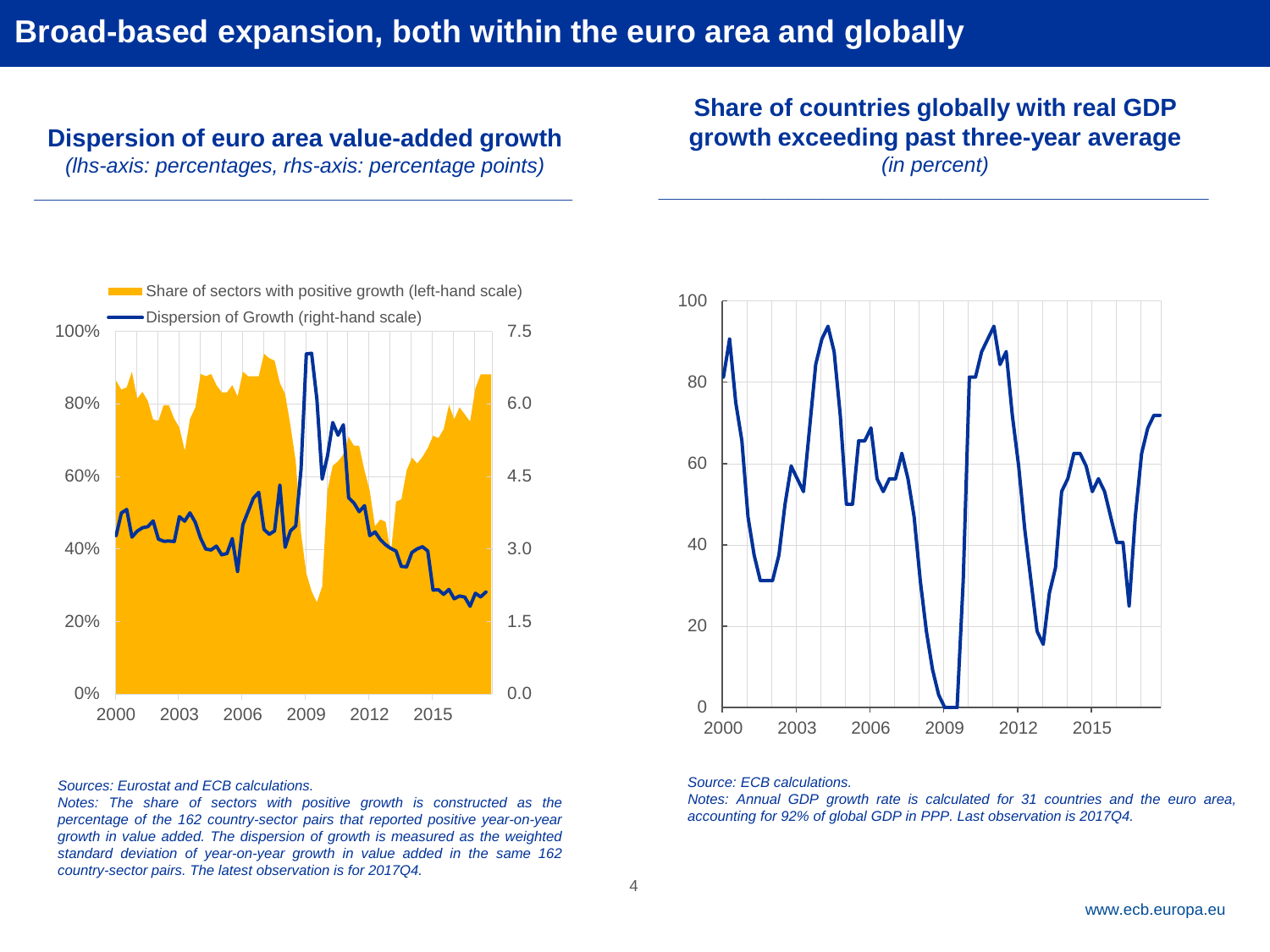## Strong employment growth but labour market slack remains

### **Employment growth, PMI assessment of employment and the unemployment rate**

*(quarter-on-quarter percentage changes; diffusion index; percentage of labour force)*



*Sources: Eurostat, Markit and ECB staff calculations. Note: The PMI index is expressed as a deviation from 50 and divided by 10. Last observations: 2018Q1 for employment, 2018 April for the unemployment rate and May 2018 for the PMI.*

### **Unemployment rate and the broad measure of labour underutilisation**

*(percentages of the respective labour force)*



*Source: Eurostat, LFS and ECB Staff calculations.*

Latest observations: 2018 April for the unemployment rate and 2017Q4 for the *broad measure of labour underutilisation.*

*Note: Seasonally adjusted data. The broad measure of labour underutilisation contains the unemployed, the underemployed part-time workers, those available to work but not seeking, and those seeking work, but not available and is expressed as a share of the extended labour force. Data have been corrected for methodological changes and backcast by ECB Staff. Age group 15-74*.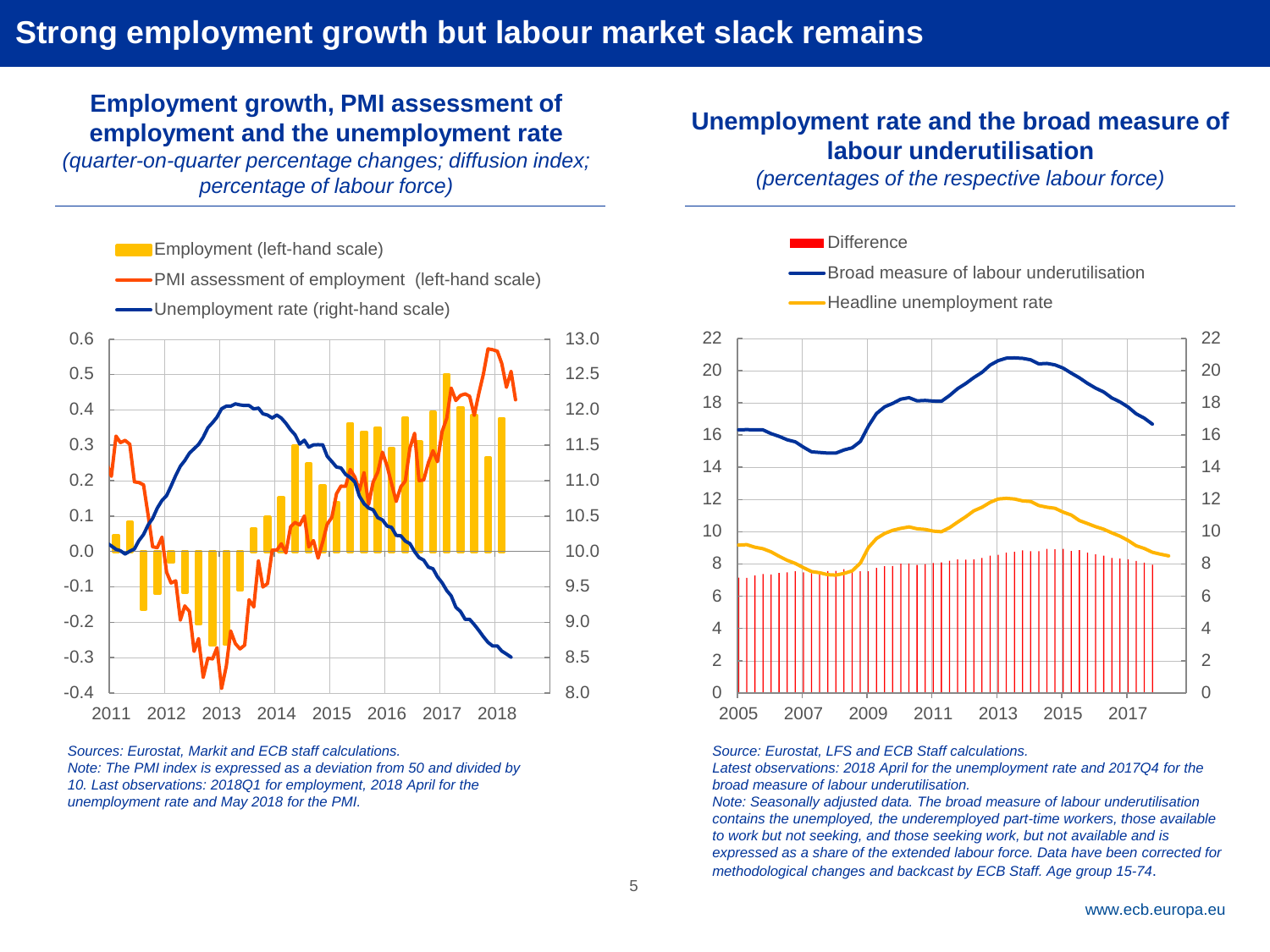## Broader slack measures more consistent with inflation and wage developments

## **Underlying inflation: actual and conditional outof-sample projection**

*(annual percentage changes)*



#### *Sources: Eurostat, Consensus Economics, SPF and ECB calculations.*

*Notes: The parameters are estimated over the sample 1999Q1 to 2017Q4. The conditional out-of-sample forecast is done for 2012Q2 to 2017Q4. The grey (blue) range depicts forecasts for HICP excl. energy and food coming from Phillips curve specifications that are based on constant parameters and include permutations across the expectation formation either backward- or forward-looking and the unemployment rate (broader measure of labour underutilization) as slack measure. The red lines are all based on constant parameters and backward-looking expectation formation. The following inflation expectations measures are included: Consensus measures with a horizon from 2 to 7 quarters ahead, SPF 1 year ahead, SPF 2 years ahead and SPF 5 years ahead.* 



**Wage developments in the euro area** *(annual percentage changes) \_\_\_\_\_\_\_\_\_\_\_\_\_\_\_\_\_\_\_\_\_\_\_\_\_\_\_\_\_\_\_\_\_\_\_\_\_\_\_\_\_\_\_\_*

## *Latest Observations: 2018Q1 for negotiated wages, and 2017Q4 for all other.*

*Sources : Eurostat, National Accounts.*

www.ecb.europa.eu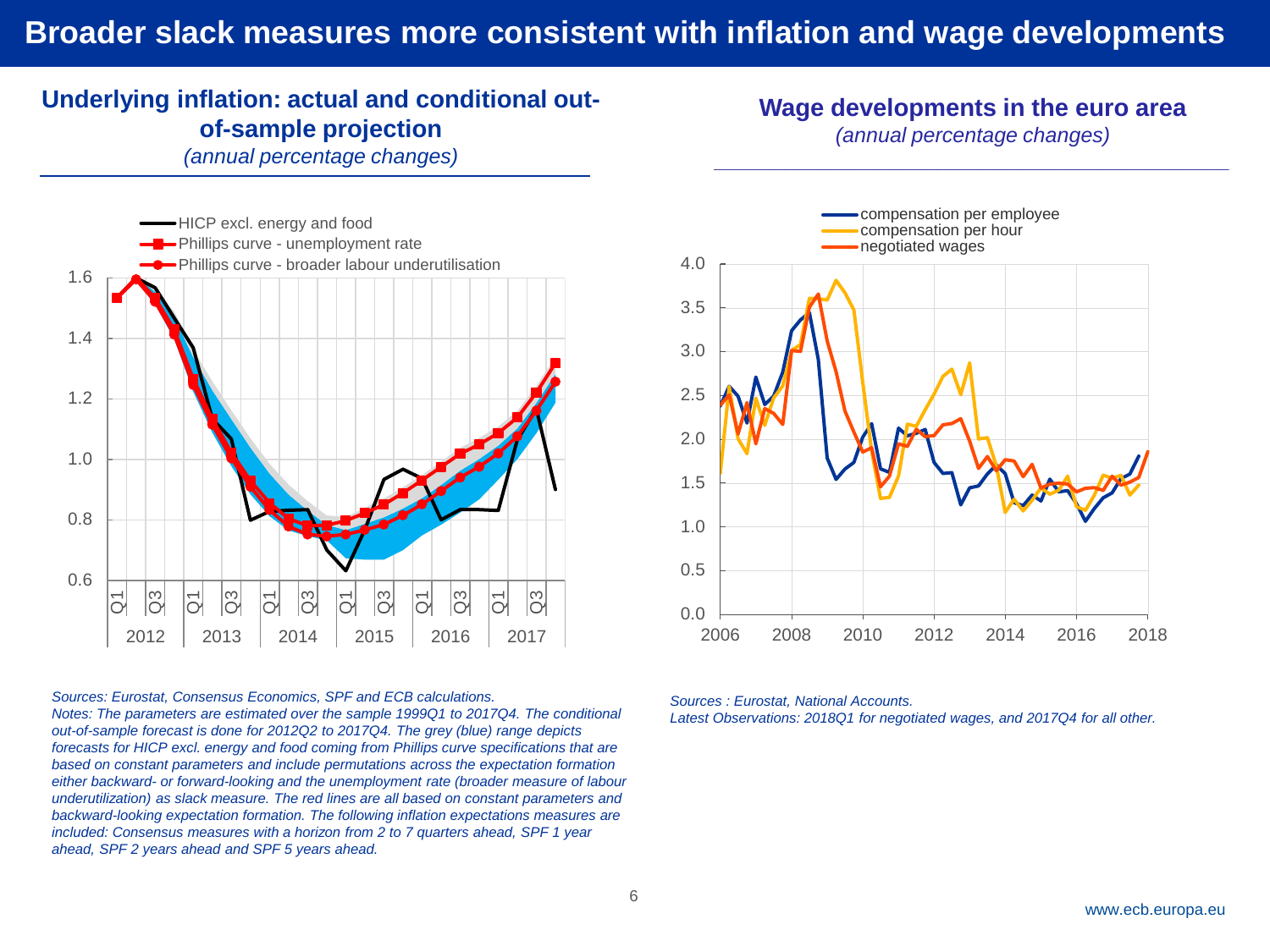## Inflation expected to convergence durably to levels closer to 2**%**

**HICP and HICP excluding energy and food**

*(annual percentage changes) \_\_\_\_\_\_\_\_\_\_\_\_\_\_\_\_\_\_\_\_\_\_\_\_\_\_\_\_\_\_\_\_\_\_\_\_\_\_\_\_\_\_\_\_\_\_*



*Source: Eurostat and June 2018 BMPE. Latest observation: May 2018 (flash estimates) for HICP and HICP excluding energy and food.*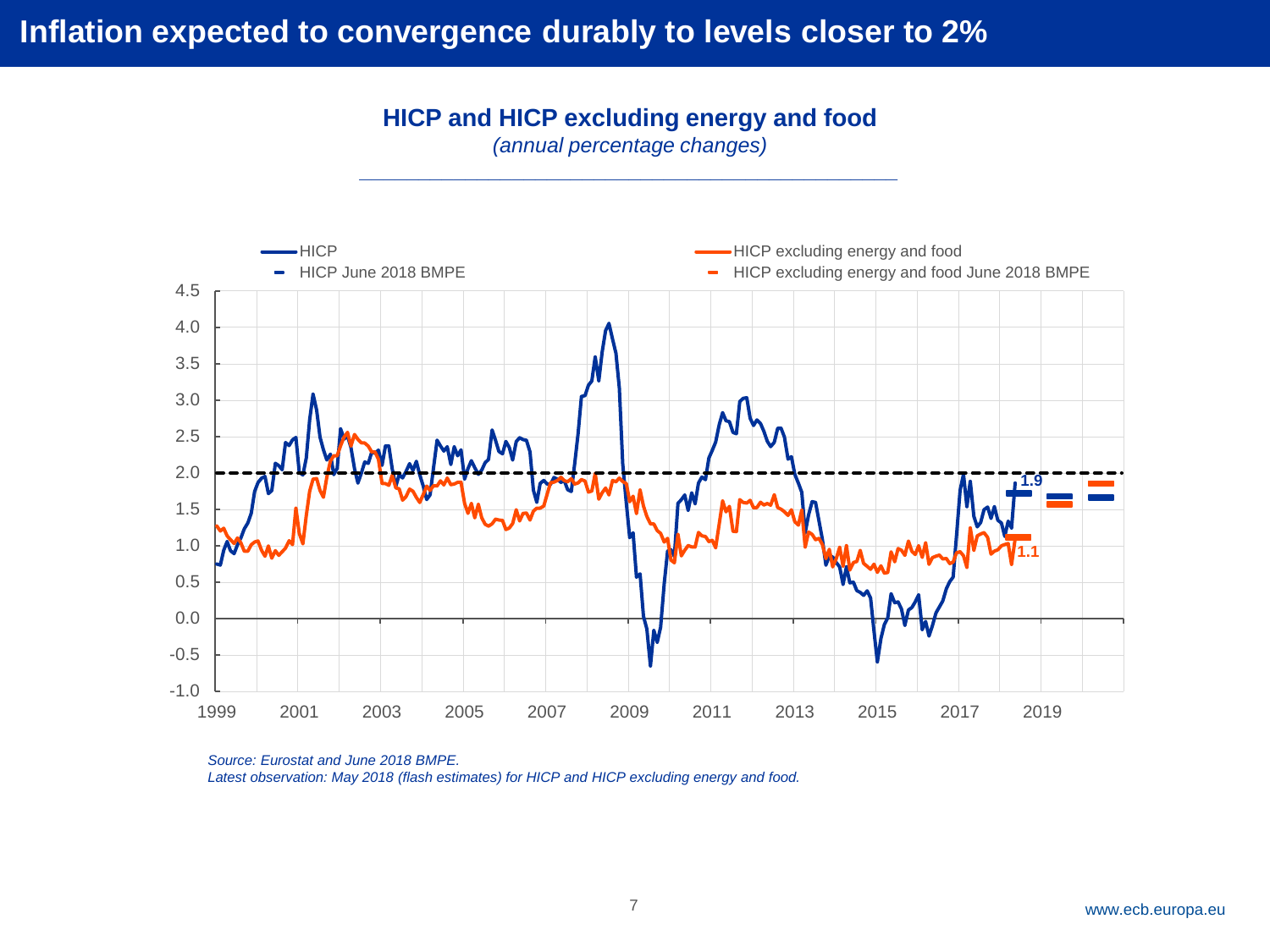

## **B Recent monetary policy measures**

**C Completing economic and monetary union**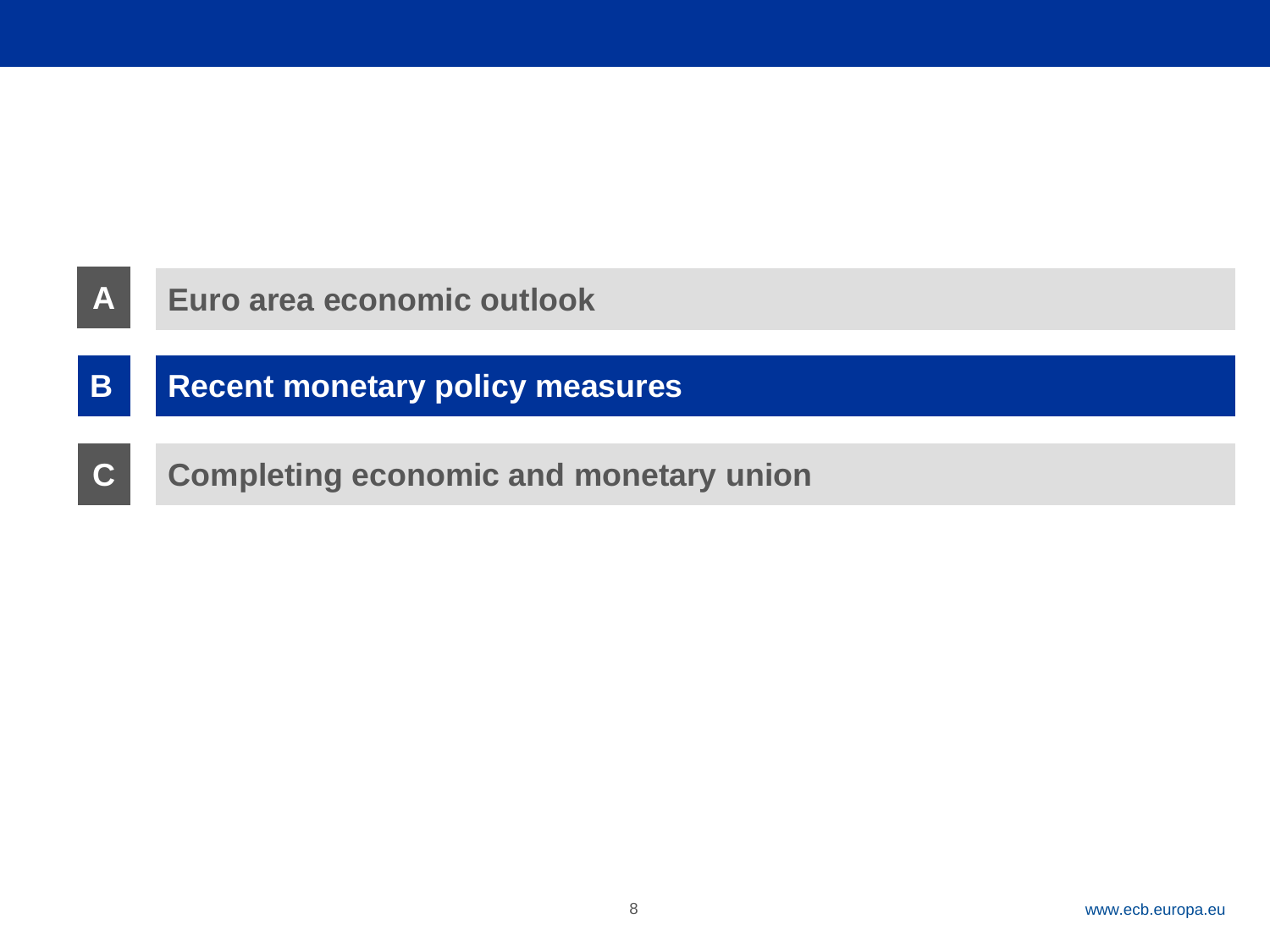## **Recent monetary policy measures (2014 – 2018)**



*Notes: MRO = Main refinancing operations, MLF = Marginal lending facility, DFR= Deposit facility rate*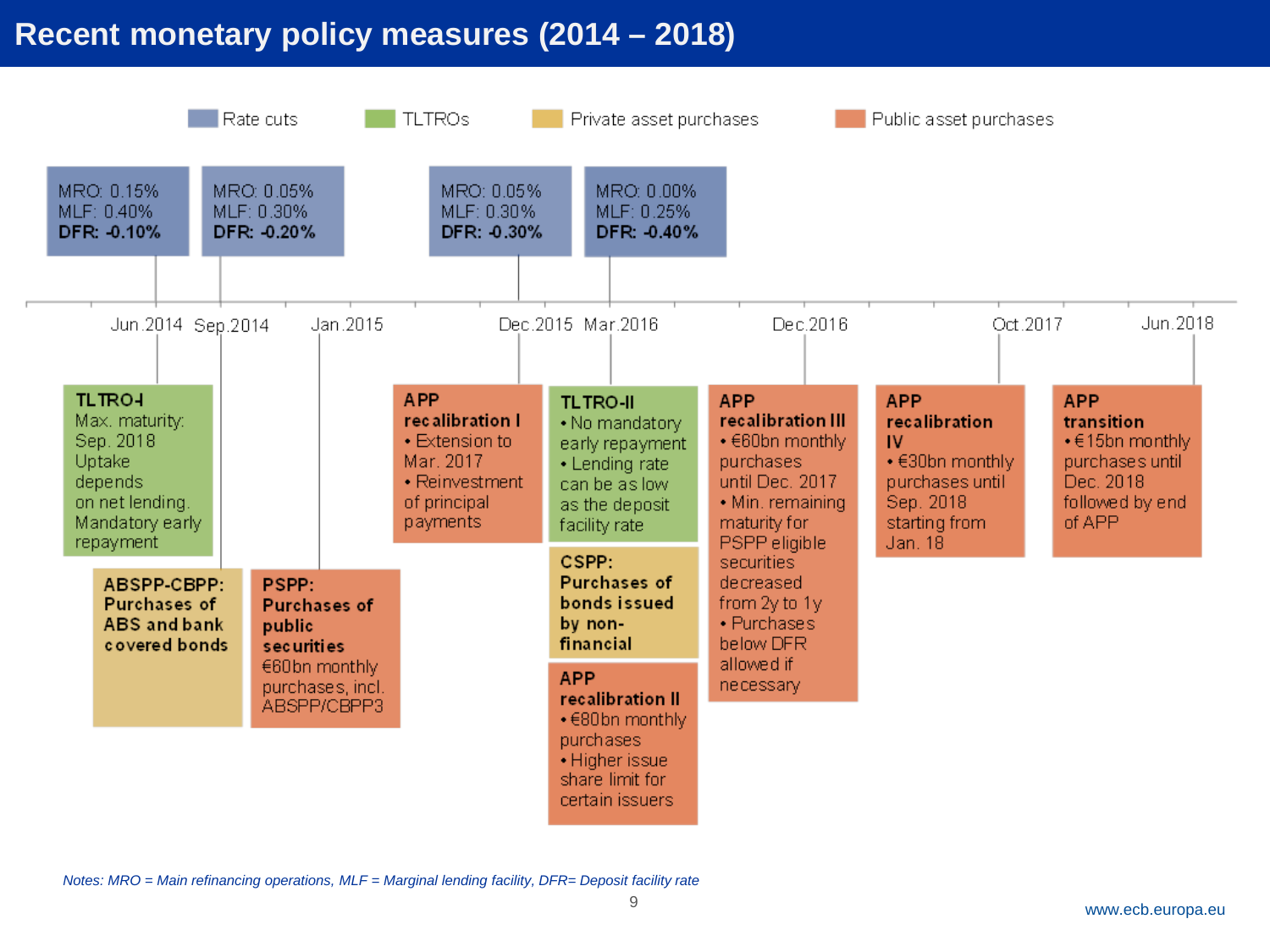## **Policy measures compressed borrowing rates and boosted bank lending**

## **Composite indicator of the nominal cost of bank borrowing for NFCs**

*(percentage)*





#### *Source: ECB.*

*Notes: The indicator for the total cost of bank borrowing is calculated by aggregating short- and long-term rates using a 24-month moving average of new business volumes. Latest observation: April 2018.*



#### *Source: ECB.*

*Notes: Adjusted loans (i.e. adjusted for sales, securitisation and cash pooling activities). Non-seasonally adjusted data. Latest observation: April 2018.*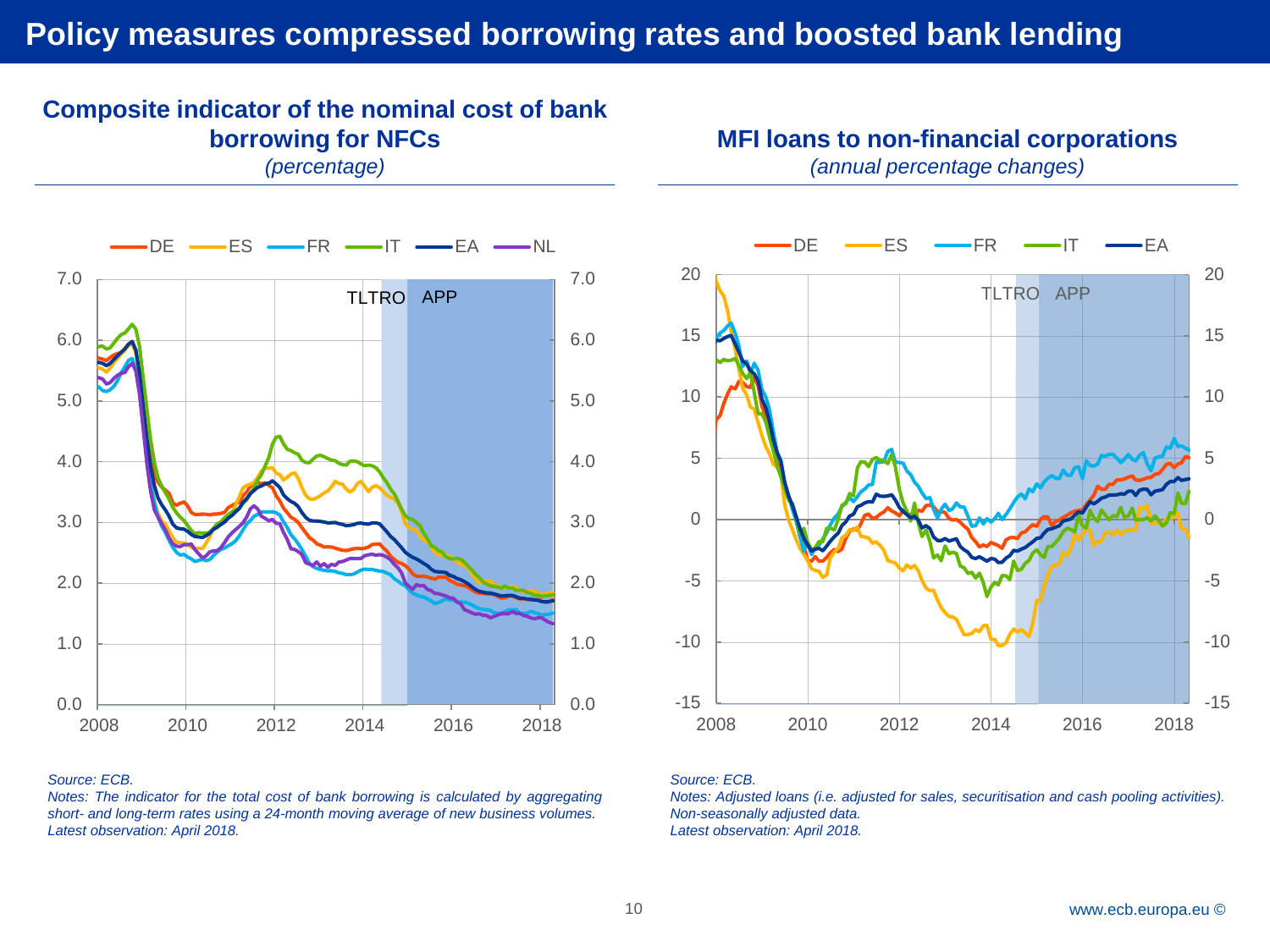## Sizeable impact of policy on inflation prospects

## **Inflation, inflation projections and impact of measures on inflation**

*(annual percentage changes)*



#### *Sources : ECB macroeconomic projections and calculations*

*Note: HICP inflation projections are based on the June 2018 BMPE; the median and range reflect the estimates since 2016 of HICP inflation in the absence of monetary policy support; These estimates are obtained from a series of macro-models that transform changes in financial conditions into their macroeconomic impact. Last observation: 2018.Q2*

## **Risk neutral density function of euro area inflation over next five years**

*(probability percentage)*



#### *Sources: Bloomberg and ECB calculations.*

*Note: Implied probability density functions are computed from 5-year maturity zerocoupon inflation option floors. Risk neutral probabilities may differ significantly from physical (or "true") probability distributions..*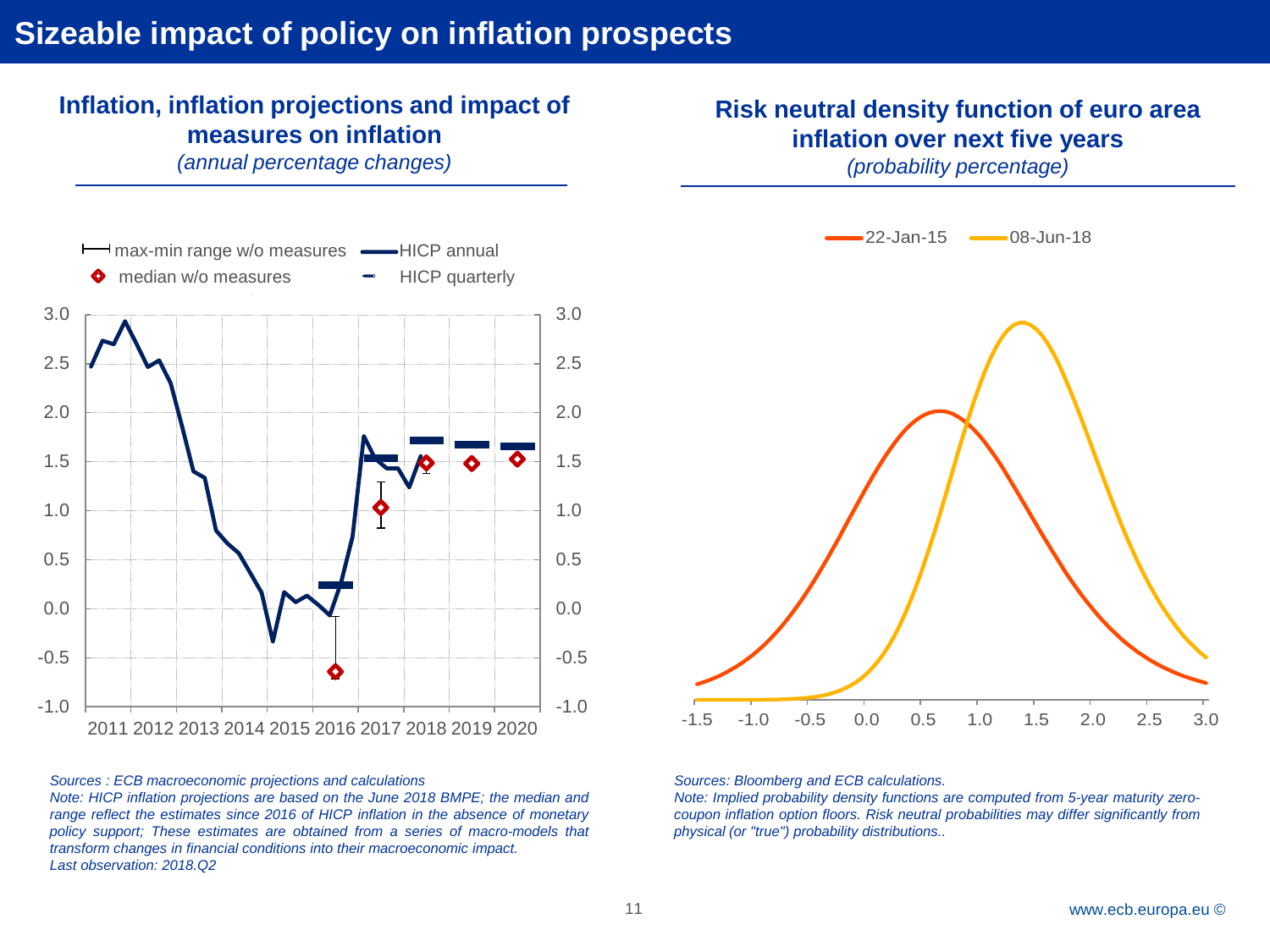

**C Completing economic and monetary union**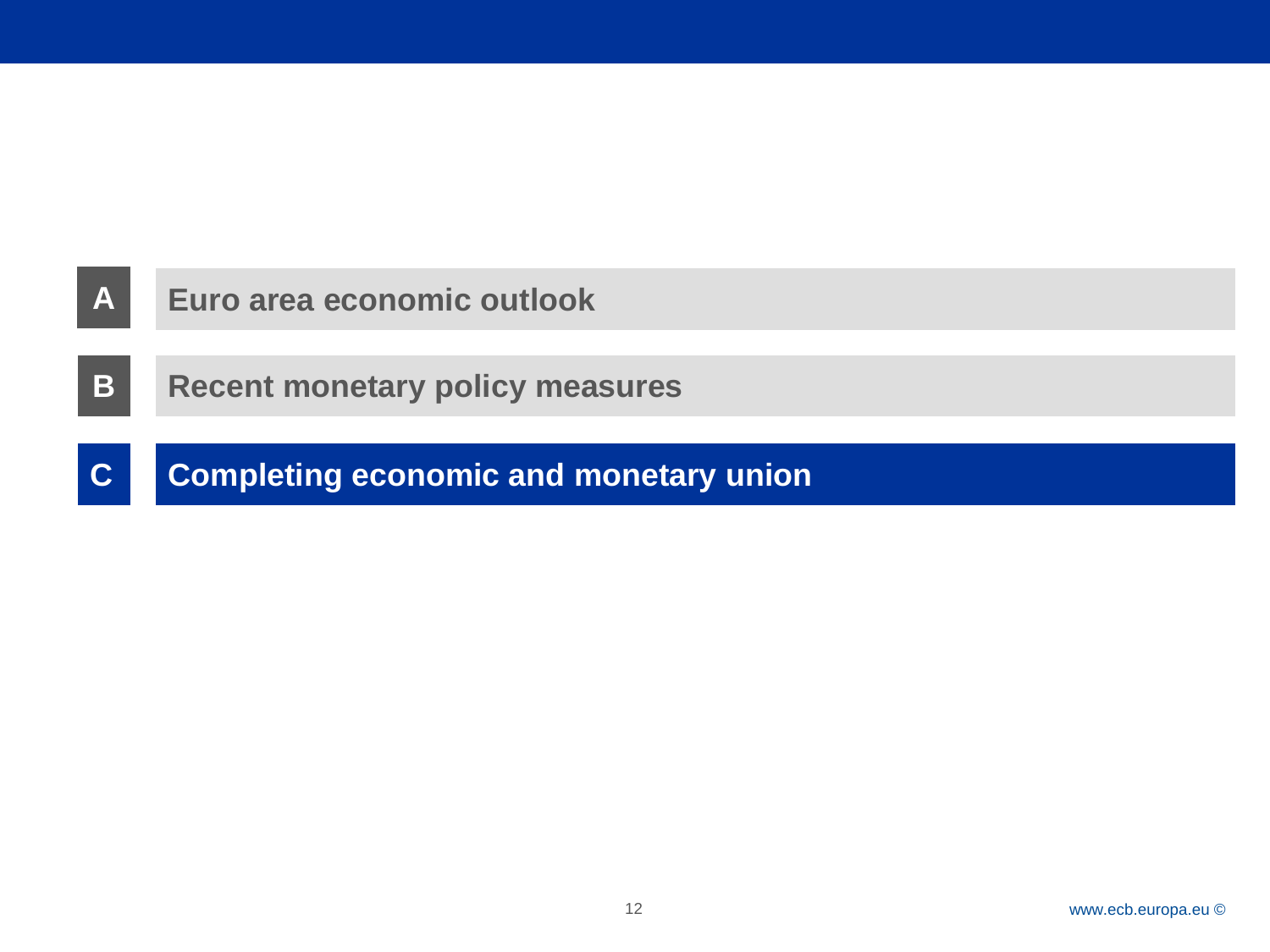### Priorities for the June Council

### •Complete Banking Union

- Establish a backstop for the SRF, both for solvency and liquidity support
- Agree on a step-wise introduction of a fully mutualised EDIS
- Reform the ESM
- Make it more agile and effective
- Fiscal capacity
- Agree to continue working on the design of a euro area fiscal capacity

#### Priorities for the longer term

- Complete Capital Markets Union
- Economic Union
	- Initiate a more binding 'convergence process'
	- More effective use of the Macro-Economic Imbalance Procedure
- Fiscal union
	- Simplify fiscal rules and enhance their implementation
	- Work towards the introduction of a euro area fiscal capacity (which may include the joint financing of common public goods, steps towards coordinating/harmonising tax policies and a stabilisation capacity) under European democratic control